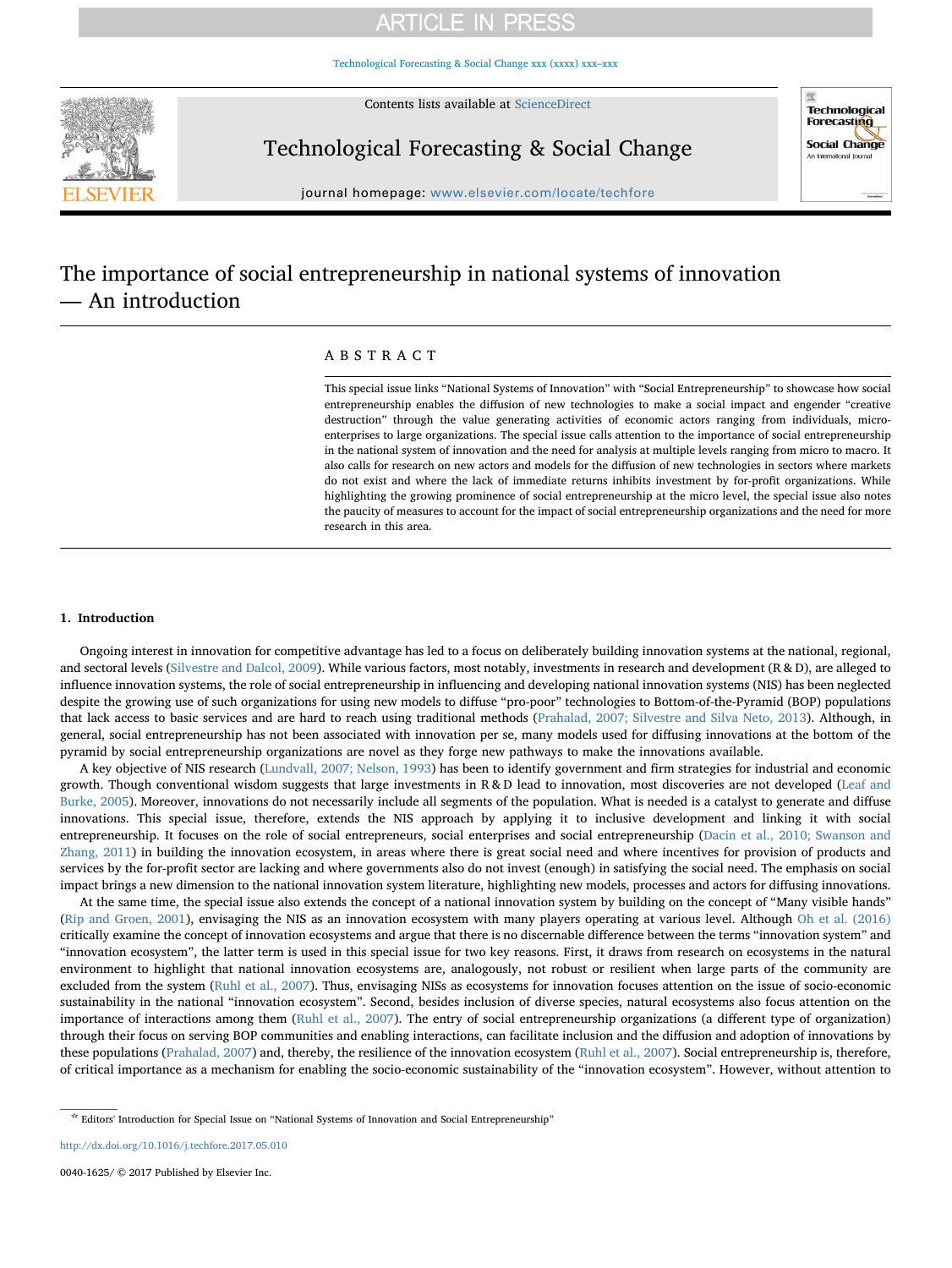## **ARTICLE IN PRESS**

#### *Technological Forecasting & Social Change xxx (xxxx) xxx–xxx*

ensuring that institutional mechanisms are in place [\(Surie, 2017](#page-2-8)), establishing the innovation ecosystem may be difficult. For example, in their paper on the diffusion of toilets as an innovation in villages [Ramani et al. \(2016\)](#page-2-9) find that lack of attention to training, financing, or maintenance services may lead to abandonment of the innovation by users, and, consequently, inhibit the formation of an ecosystem for the innovation ([Surie, 2017\)](#page-2-8).

Viewing NISs as innovation ecosystems also suggests that the entry of a new type of organization (such as social entrepreneurship organizations) requires a reconfiguration in other parts of the system and highlights the importance of linkages and interactions among diverse types of organizations ([Surie, 2017](#page-2-8)). The social entrepreneur, social enterprise or social entrepreneurship processes ([Swanson and Zhang, 2011](#page-2-10)) act as catalysts by bringing new resources (including knowledge) into the system through their links and interactions with other types of organizations. For example, financing is usually provided via grants, loans or subsidies by the government, not-for-profit foundations and international development and humanitarian organizations among others.

At the macro level, social entrepreneurship can be facilitated through new institutions and policies that favor the entry of new players. Moreover, by catalyzing social entrepreneurship at the micro level, macro level change can be effected. However, determining the impact of social entrepreneurship organizations is more difficult. When including them in the aggregate in national level studies, the impact of social entrepreneurship is likely indirect: through the adoption of new practices, behaviors and development of new capabilities that did not exist previously.

The papers in this special issue bring forward various perspectives on social entrepreneurship. The paper on renewable energy [\(Surie, 2017\)](#page-2-8) emphasizes the need for an innovation ecosystem approach. The papers on sanitation [\(Ramani et al., 2016\)](#page-2-9), social innovation through public-private partnerships in emerging economies ([Rao-Nicholson et al., 2017\)](#page-2-11) and on Sandia National Laboratories ([Stinnett et al., 2016\)](#page-2-12) highlight a bottom-up approach through social entrepreneurship and social enterprises. In contrast, the papers on rural growth in China [\(Wu and Zhuo, 2016](#page-2-13)) and culture and entrepreneurship [\(Harms and Groen, 2016](#page-2-14)) focus on social entrepreneurship at the macro level.

[Surie \(2017\)](#page-2-8) links concepts from national innovation systems, complexity, ecosystems and social entrepreneurship and provides a framework for designing an innovation ecosystem for new technologies. The paper highlights mechanisms at both macro and micro levels for creating a resilient and robust innovation renewable energy ecosystem. Mechanisms at the national level provide the supporting infrastructure for innovation and capability development; these include new institutions, demand-generating policies and institutional support for building linkages within and across ecosystems. Key mechanisms at the micro-level include facilitating the entry of social entrepreneurs in underserved areas, use of new technology platforms to diffuse entrepreneurial skills and enhance interactions, and the formation of linkages with external organizations to enable resource acquisition.

[Rao-Nicholson et al. \(2017\)](#page-2-11) note that by building the capacity for social innovation, the Emergency Management Research Institute (EMRI), a public-private partnership engages in social innovation and acts as a catalyst for wider social reform and redesigning of the NIS for value creation led by social innovation in emerging economies. Their paper suggests that social entrepreneurship organizations can fill institutional voids by engaging in social innovation tailored to the local context. [Ramani et al. \(2016\)](#page-2-9) paper complements the paper by [Rao-Nicholson et al. \(2017\)](#page-2-11) and explains why social entrepreneurship organizations sometimes fail to achieve the desired long-term social impact. Explanations include factors such as the capabilities of the social enterprise and the nature of contextual challenges as well as the true intention of the enterprise. [Ramani et al. \(2016\)](#page-2-9) recommend conducting impact analyses and using monitoring systems to ensure high-quality and sustained social impact.

Similarly, [Stinnett et al. \(2016\)](#page-2-12) showed that the diffusion of 'clean room' process technology generated in the last half of the twentieth century in a government laboratory, Sandia National Laboratories (SNL), had an impact on industry at large by improving quality, corroborating research on the impact of capability-building on national competitiveness. Here, external social entrepreneurial action and problem-solving led to the diffusion of capabilities from SNL to the private sector. In addition, [Stinnett et al. \(2016\)](#page-2-12) point out that institutions themselves must be renewed if they are to remain competitive. To enable institutional renewal, internal social entrepreneurial action was activated at SNL to build human capital in emerging technologies and the sciences in general. Thus, the challenge of sustaining a technological workforce in the twenty-first century was addressed through the creation of the National Institute for Nano-Engineering (NINE) program to build the capabilities of nascent scientists. In both the case of 'clean room' process technology and the NINE program, the activation of interactions and linkages is in line with the research on resilience in ecosystems in the natural environment.

[Wu and Zhuo \(2016\)](#page-2-13) highlight how government policies to promote growth in rural China can diffuse capabilities and social entrepreneurship. Their paper is in consonance with research that emphasizes the importance of entrepreneurship in capability building and aiding economic development and growth. Thus, indirectly, macro level policies can influence practices and outcomes at the micro level, indicating that social entrepreneurship action by other organizations is necessary to enhance socio-economic outcomes.

In their paper "Loosen Up: Exploring the relationship between tightness as a cultural characteristic and national entrepreneurial activity", [Harms](#page-2-14) [and Groen \(2016\)](#page-2-14) find that the cultural dimension of "tightness", which refers to the degree to which a nation has strong norms and a low tolerance for deviant behavior, has no direct or moderating effect on national entrepreneurial activity. They attribute this to the presence of supportive institutions that override the impact of culture. One implication of this paper is that NISs can be nurtured via the assumption of a social entrepreneurship role by various entities, and, additionally, by deliberately designing institutions to foster creativity and innovation.

Perspectives from diverse parts of the world have been represented in the special issue. While the papers on the U.S. and China suggest that efforts by individual entrepreneurs in government laboratories or through government policies to boost industry and economic growth are critical, public-private partnerships and bottom-up efforts such as those undertaken by EMRI in India ([Rao-Nicholson et al., 2017\)](#page-2-11) can also lead to changes in the national system of innovation. [Rao-Nicholson et al. \(2017\)](#page-2-11) highlight that changes can be triggered by social innovation at the microorganizational level rather than being driven from the top. An implication is that altering national innovation systems requires attention not only to technological but also to behavioral changes required for the adoption of innovations.

The papers on India emphasize that at the bottom of the pyramid much work needs to be done to understand the social context – the adoption of toilets depends on the simplicity of technology, the training and on-going maintenance provided and the level of effort required to make it selfsustaining ([Ramani et al., 2016](#page-2-9)). Additionally, BOP consumers may be unwilling to use the toilets if the technology is perceived to be inferior or if they are unable to avail of financing. Similarly, lack of access to technical training or assistance can lead to abandonment of solar products while the adoption of new cook-stoves using biofuels such as biogas (compressed natural gas) needs to be linked with platform technologies that enable BOP clients to generate livelihoods ([Surie, 2017\)](#page-2-8). In many situations, the deterrent to adoption is not technological, but, rather, socio-economic.

Overall, the papers highlight the following lessons: (1) Social entrepreneurship is an important aspect of national innovation ecosystems, particularly for the diffusion of innovations in BOP populations. (2) NISs can be created deliberately in new industrial sectors and locations and used to promote economic development. (3) Political and socio-economic systems must be considered along with technological systems to ensure that